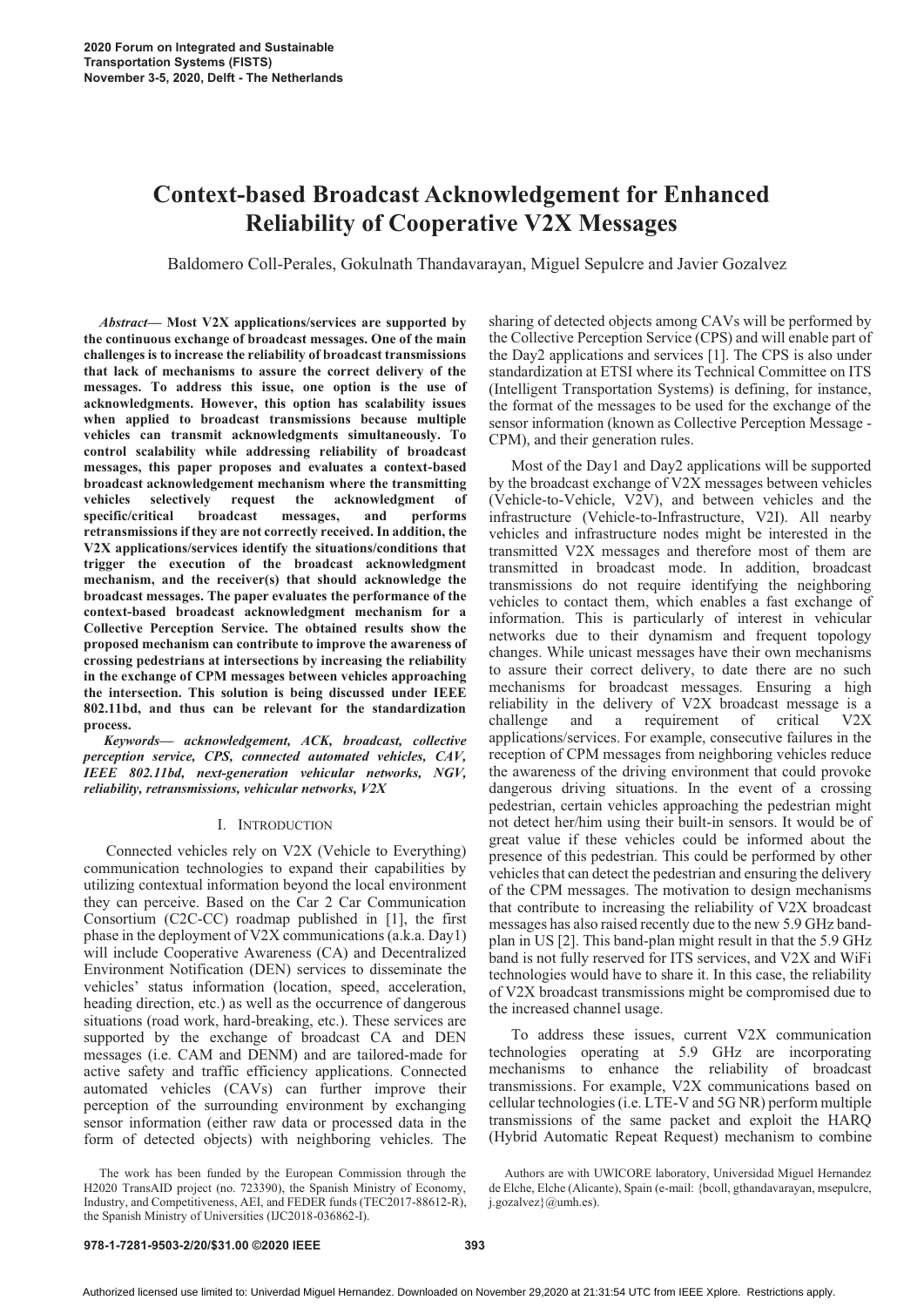the retransmissions and increase the likelihood to correctly receive the packet. IEEE 802.11bd, the amendment to the IEEE Std 802.11 standard operating at 5.9 GHz (a.k.a. IEEE 802.11p), is also being designed to support higher reliability for V2X broadcast transmissions. To this aim, IEEE 802.11bd is leveraging the MAC/PHY mechanisms that have been developed for the IEEE 802.11 technology during the past decade and that are part of the IEEE 802.11n, 802.11ac, 802.11ax amendments. At the PHY layer, this includes for example the support for midambles to achieve a better estimation of the channel and combat the Doppler effect, and advanced coding schemes such as LDPC (Low Density Parity Check). At the MAC layer, IEEE 802.11bd will support adaptive repetitions of V2X broadcast messages, with the number of repetitions varying based on the measured load of the V2X channel [3]. In addition, the use of acknowledgments has been recently proposed to assure the correct delivery of V2X broadcast messages. The proposed broadcast acknowledgment mechanism seeks controlling the load and signaling that might cause the feedback from all neighboring vehicles that receive a V2X broadcast message. To this aim, the proposed mechanism specifies that the V2X application should indicate the conditions/situations that trigger that the transmitting vehicle requests a feedback about the reception status of the V2X broadcast message to the receiving vehicles. The proposed mechanism also suggests that for controlling such load and signaling, the V2X application should also identify what receivers should reply to the broadcast acknowledgement request from the transmitting vehicle. These two decisions are out of the scope of the IEEE 802.11bd specification, and they should be defined based on the V2X application requirements.

Inspired by the discussions presented in IEEE 802.11bd, this paper proposes and evaluates a context-based broadcast acknowledgement mechanism that is used by the transmitting vehicles to selectively request the acknowledgment of specific (critical) broadcast messages. The proposed mechanism also implements retransmissions if the broadcast messages are not received correctly by the addressed receivers. The proposal has been evaluated for a CPS service that is designed to support the awareness of crossing pedestrians at intersections. The obtained results show that the proposed mechanism can contribute to increasing the reliability in the exchange of CPM messages between vehicles approaching to the intersection, and thus to reduce the potential risk that the vehicles approaching the intersection do not detect the pedestrians. In addition, the proposal is message and service agnostic, and could be used to increase the reliability of any other V2X broadcast message generated by any other applications or services.

## II. CONTEXT-BASED BROADCAST ACKNOWLEDGEMENT

One of the major challenges for V2X technologies is to increase the reliability of V2X applications/services that are based on the (periodic) exchange of broadcast messages. Under the ongoing standardization framework of IEEE 802.11bd (a.k.a. Next Generation Vehicular networks, NGV), which is expected to finish by the end of 2021, it has been proposed the use of the context-based broadcast acknowledgment mechanism to assure the delivery of V2X broadcast messages. The design of this mechanism is being led by the company Autotalks which has presented in [4] and [5] different

proposals to the IEEE P802.11-Task Group BD (NGV) [6]. Below it is described the mechanism that was presented by Autotalks in [7] that has been finally included in the motion booklet for IEEE 802.11bd and has inspired the proposal made in this paper.

## *A. Concept*

The context-based broadcast acknowledgement mechanism presented in [7] aims at establishing a feedback loop between the transmitting vehicle and the receiver(s). The feedback loop is used as a report to inform the transmitter about the delivery status of the transmitted V2X broadcast messages. In IEEE 802.11 standards, this feedback loop is performed through the transmission of an acknowledgement (ACK) packet from the receiver to the transmitter. This acknowledgment mechanism has been used in the framework of IEEE 802.11 for unicast data transmissions. The acknowledgment mechanism for unicast has been used as the basis for broadcast data transmissions under the IEEE P802.11- Task Group BD (NGV).

Two important design aspects need to be taken into account in the context-based broadcast acknowledgement mechanism. The first one is related to the fact that multiple vehicles receiving a V2X broadcast message could send back ACK packets to the transmitting vehicle. These ACK packets would interfere with each other if they are not properly coordinated. If they interfere with each other, the transmitting vehicle would not properly receive any of them, which would trigger a retransmission of the broadcast message. To avoid this negative effect, ACK packets could be coordinated, but this is a complex task given the broadcast nature of the messages, and can significantly decrease the transmission efficiency. The second important design aspect is related to the network load and scalability. In general, the channel load and interference increase as the number of vehicles and the data traffic they generate augment. The increase of the interference augments the probability of packet loss and therefore the need to retransmit V2X messages. As a consequence, the interference is further increased due to the increase of message retransmissions. In Systems Theory, this is known as a positive feedback, defined as a process that amplifies changes and tends to move a system away from its equilibrium state and make it more unstable.

To avoid these situations, the context-based broadcast acknowledgment mechanism seeks controlling both: 1) what V2X broadcast messages need a feedback; and 2) the receiving vehicle(s) to whom a feedback should be requested. The mechanism proposed to the IEEE P802.11-Task Group BD does not specify any particular conditions or characteristics to identify any of the two. This is typically the case since IEEE P802.11 standards working groups focus on the specification, operation and protocols of lower layers of the OSI reference model (i.e. MAC/PHY), while these two decisions are to be made by the higher layers (i.e. facilities/application) [7].

# *B. Proposal*

Inspired by [7], this study shows in Fig. 1 a graph diagram to integrate the context-based broadcast acknowledgement mechanism in the ETSI ITS protocol stack [8]. The ETSI ITS protocol stack focuses on the higher layers of the OSI reference model, that in ETSI ITS are referred to as Applications,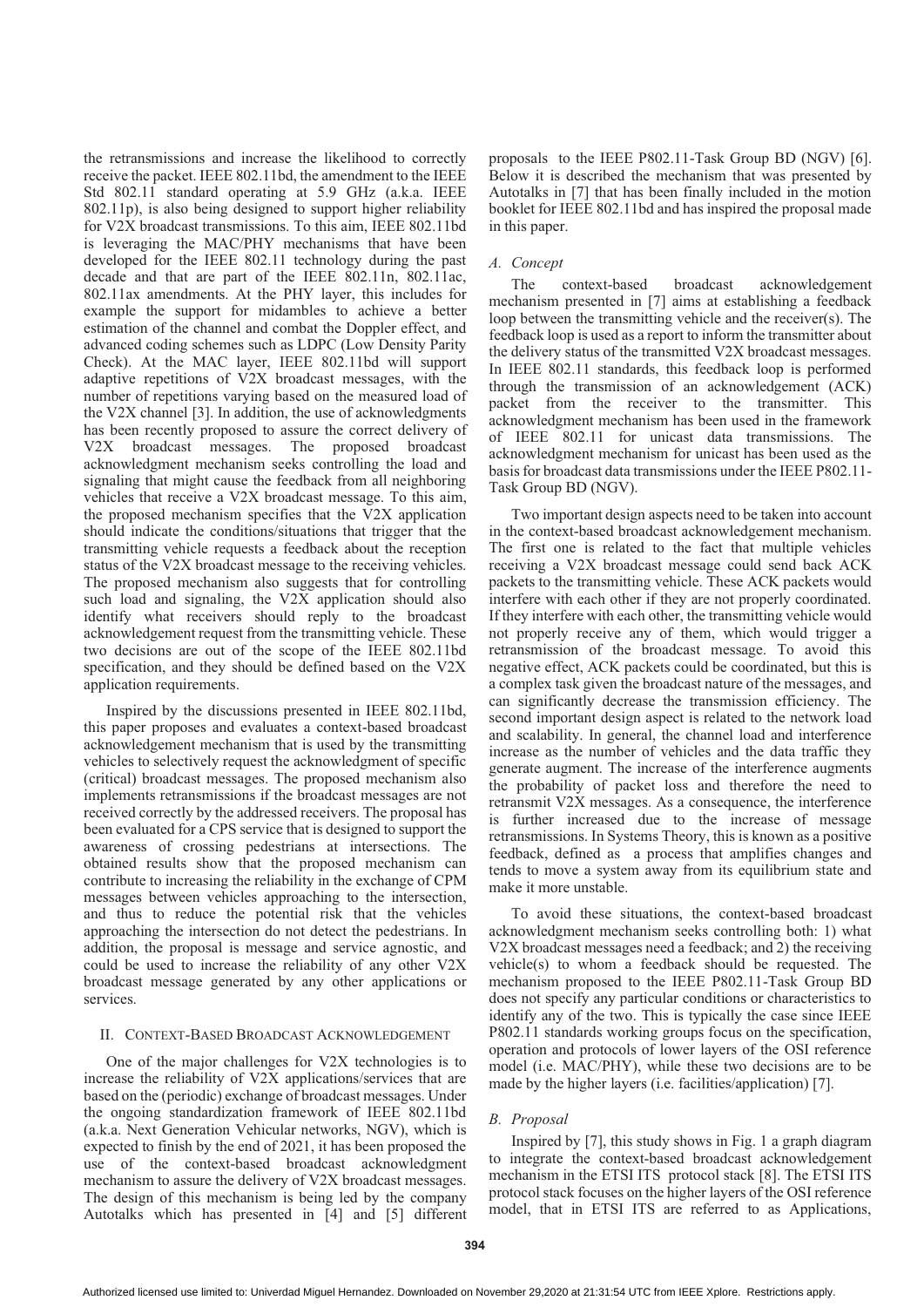Facilities, and Networking & Transport. The ETSI ITS's Access layer integrates the IEEE 802.11 MAC/PHY layers.

At the higher layers (i.e. Application and Facilities layers), the 'V2X App' generates V2X broadcast messages<sup>1</sup>. Upon the generation of each of these messages, the 'V2X App' also checks whether the conditions to request an ACK packet from the receiver for this message are met (see block 'Conditions to request ACK' in Fig. 1). As indicated above, these conditions are specific and defined by the 'V2X App', e.g. based on reliability requirements. In case the conditions to request an ACK are met, the 'V2X App' creates a tag that is used to transfer information between layers within the V2X protocol stack and that is attached to the V2X broadcast message. This tag includes the unique ID of the V2X broadcast message that needs to be acknowledged (*V2XpktId*), and the ID of the receiver that will be requested to reply with the ACK packet (*RxId*). Then, the V2X broadcast message, together with the created tag, if the conditions are met, is passed down to the lower layers.



Fig. 1. Integration of the broadcast acknowledgment mechanism in the ETSI ITS protocol stack

When the V2X broadcast packet reaches the MAC layer, it is checked whether it has attached the tag (see 'TAG included?' in Fig. 1). In any case, the V2X broadcast packet is passed down to the lower layers for its transmission. In case the V2X broadcast message has attached the tag, a copy of the V2X packet is also saved at the MAC layer (see 'Copy V2X pkt' in Fig. 1). Besides, the MAC layer creates a Broadcast ACK Request (BAR) packet. This BAR packet is addressed to the receiver *RxId* identified by the V2X App. It should be noted the BAR packet is unicast and that the transmitter waits a limited time for the reception of the ACK from the addressed receiver (see 'Set timer for receiving ACK' in Fig. 1). Once the BAR

<sup>1</sup> Note that information generated at the App layer is included in messages, while at bottom layers the information is included in packets.

packet is populated, it is passed down to the lower layers. If the transmitting vehicle receives the ACK packet, it checks whether the ACK packet shows that the addressed *RxId* vehicle received the V2X broadcast packet with ID *V2XpktId* (*ACK*) or not (*NACK*). It might also happen that the timer set by the transmitting vehicle to wait for the ACK packet expires before receiving any ACK packet. In case the ACK packet indicates *NACK* or the timer to wait for the ACK packet had expired, the transmitting vehicle retransmits the saved copy of the V2X broadcast packet. The number of retransmissions is limited to *CounterReTx*. The retransmitted V2X broadcast packet also triggers the transmission of the BAR packet, following similar procedures than the original transmission of the V2X broadcast packet. In case there are no remaining retransmissions, or the ACK packet indicates *ACK,* the MAC layer could send a report to the 'V2X App' that shows the result of the context-based broadcast acknowledgment mechanism.

Fig. 1 also shows the operation at the receiving vehicles. Upon the reception of the V2X broadcast packet, the MAC layer saves the ID of the received packet (*V2XpktId*). This saved *V2XpktId* is used, in the event that a BAR packet is received, to report back using the ACK packet whether a particular V2X broadcast packet was received (*ACK*) or not (*NACK*).

Fig. 2 shows the timing and sequence in the transmission of each of the packets. It should be noted that the BAR packet follows the V2X broadcast packet in accessing the medium and that there is no specific timing between them as it is shown in Fig. 2, i.e. they both follow the MAC back-off procedures to access the medium that are specified at the MAC LOW layer (see Fig. 1). On the other hand, the time between the BAR packet and the ACK packet transmitted by the addressed *RxId* vehicle is SIFS (Short Inter-Frame Space) as depicted in Fig. 2. Note that this is the regular operation at the MAC between unicast and ACK packets.



Fig. 2. Sequence and timing between the broadcast data packet, the broadcast ACK request packet and the ACK packet.

# III. SCENARIO OF EVALUATION

### *A. Simulation environment*

This work considers the urban intersection scenario depicted in Fig. 3. In the scenario there are vehicles stopped at the traffic light on the horizontal lane, and vehicles approaching to the intersection on the vertical lane. In the scenario, there is a potential risk that the vehicles approaching to the intersection from the vertical lane (e.g. vehicle B) do not detect the pedestrians that are crossing the street using their inbuilt sensors; e.g. LIDAR sensor that is typically used for

**395**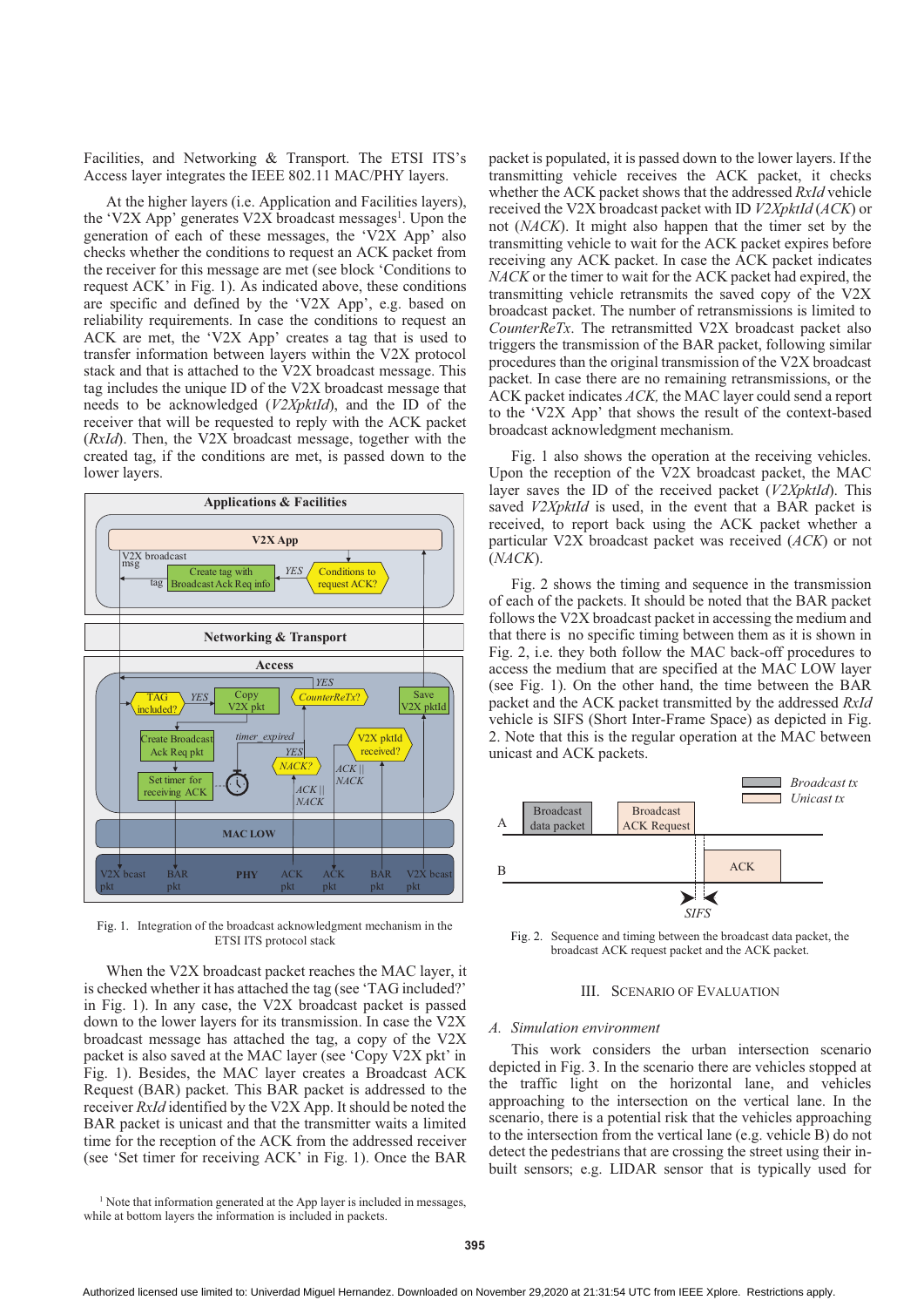pedestrians detection. In the considered scenario, pedestrians crossing the street are only detected by the vehicles that are stopped at the traffic light (e.g. vehicle A). Typically, it would be the first vehicle (vehicle A) since all other vehicles stopped behind would have their front sensors shadowed by the vehicles in front. To improve the awareness of the driving environment, the vehicles in the scenario implement the CPS service over the V2X radio interface. Based on the CPS service, vehicles frequently transmit CPM broadcast messages that include the objects detected by their built-in sensors; the details about the content and the generation of the CPM messages are reported in Section III.B. Detected objects might be either vehicles or pedestrians. Detected pedestrians are represented in Fig. 3 by red circles with a bounding box.



Fig. 3. Urban intersection scenario

The vehicles in the scenario utilize the context-based broadcast ACK mechanism introduced in Section II for the CPM messages. In particular, vehicles stopped at the traffic light transmit BAR messages to the vehicles driving on the vertical lane when one of the objects included in their CPM is a pedestrian. In order to identify the vehicle that is addressed in the BAR message, this study has defined a critical distance (*CD*) following the study presented in [9]. The *CD* is defined as the minimum distance to the intersection at which vehicles approaching the intersection on the vertical lane should receive a CPM that includes the pedestrian to avoid a potential collision to the pedestrians at the intersection. Considering a uniform deceleration model, as in [9], the critical distance can be computed as

$$
CD = v \cdot RT + v^2/(2 \cdot a_{\text{max}}) \tag{1}
$$

where  $\nu$  represents the vehicle's speed,  $RT$  the (driver) reaction time, and  $a_{\text{max}}$  the vehicles' emergency acceleration. Using the *CD* distance as a reference, the vehicle driving on the vertical lane that is closer to the *CD* distance is requested to acknowledge the BAR message. For the sake of scalability of the implemented broadcast acknowledgment mechanism, the proposed implementation limits the request of an ACK packet to the vehicles that are close to the intersection. In this context, this study has also defined a critical range (*CR*) from the *CD* distance to limit the search area of the vehicle that is requested to acknowledge the BAR message.

The studied scenario has been emulated in ns3. The simulator models radio signals propagation losses using the

WINNER+ B1 model recommended by 3GPP in [10]. The model implements a log-distance pathloss model that differentiates between LOS and NLOS propagation conditions. It also models the shadowing using a log-normal random distribution with a standard deviation of 3dB (under LOS) and 4 (under NLOS). The vehicles are equipped with IEEE 802.11 radio access technology at 5.9 GHz, and transmit CPM messages with a data rate of 6 Mbps using the 1/2 quadrature phase shift keying (QPSK) transmission mode. The transmission power is set to 23 dBm (the antenna gain is 0 dBi). The vehicles driving on the vertical lane move at 20 m/s, and the traffic density is 50 vehicles/Km. Additional simulation parameters are summarized in TABLE I. .

| Variable                                  | Value                       |
|-------------------------------------------|-----------------------------|
| <b>Scenario</b>                           |                             |
| Vehicles speed on the vertical lane $(v)$ | 20 <sub>m/s</sub>           |
| Traffic density on the vertical lane      | 50veh/Km                    |
| Critical Range (CR)                       | 40 <sub>m</sub>             |
| Reaction time $(RT)$                      | $\{0.75, 1, 1.25\}$ s       |
| Vehicles' emergency acceleration          | $8m/s^2$                    |
| V2X communications                        |                             |
| Antenna gain                              | 0dBi                        |
| Data rate                                 | 6Mbps (QPSK $\frac{1}{2}$ ) |
| Noise figure                              | 9dB                         |
| Energy detection threshold                | $-85dBm$                    |

# *B.* CPM's content and generation rules

The CPM messages are transmitted in the studied scenario following the ETSI CPS service's format and generation rules [11]. CPM messages include, among other, Perceived Object Containers (POCs) of 35 bytes each. POCs are optional and provide information about the detected objects (e.g. the distance between the detected object and the transmitting vehicle), the speed and dimensions of the object, and the time at which these measurements were taken.

CPM generation rules define how often a vehicle should generate a CPM and what information to be included in the CPM. Current ETSI CPM generation rules [11] states that a vehicle has to check every *T\_GenCpm* if a new CPM should be generated and transmitted. For our analysis, *T\_GenCpm* is set equal to the default 100ms. For every *T\_GenCpm*, a vehicle should generate a new CPM if it has detected a new object. For previous detected objects, the vehicle should generate a CPM if any of the following conditions are satisfied:

- a. For object class pedestrians (in general, Vulnerable Road Users - VRU) or animals:
	- 1. The last time any of the VRU or animal was included in a CPM was 0.5 (or more) seconds ago, include all VRU and animal in a CPM.

For object class different to VRU or animal:

- 1. Its absolute position has changed by more than 4m since the last time its data was included in a CPM.
- 2. Its absolute speed has changed by more than 0.5m/s since the last time its data was included in a CPM.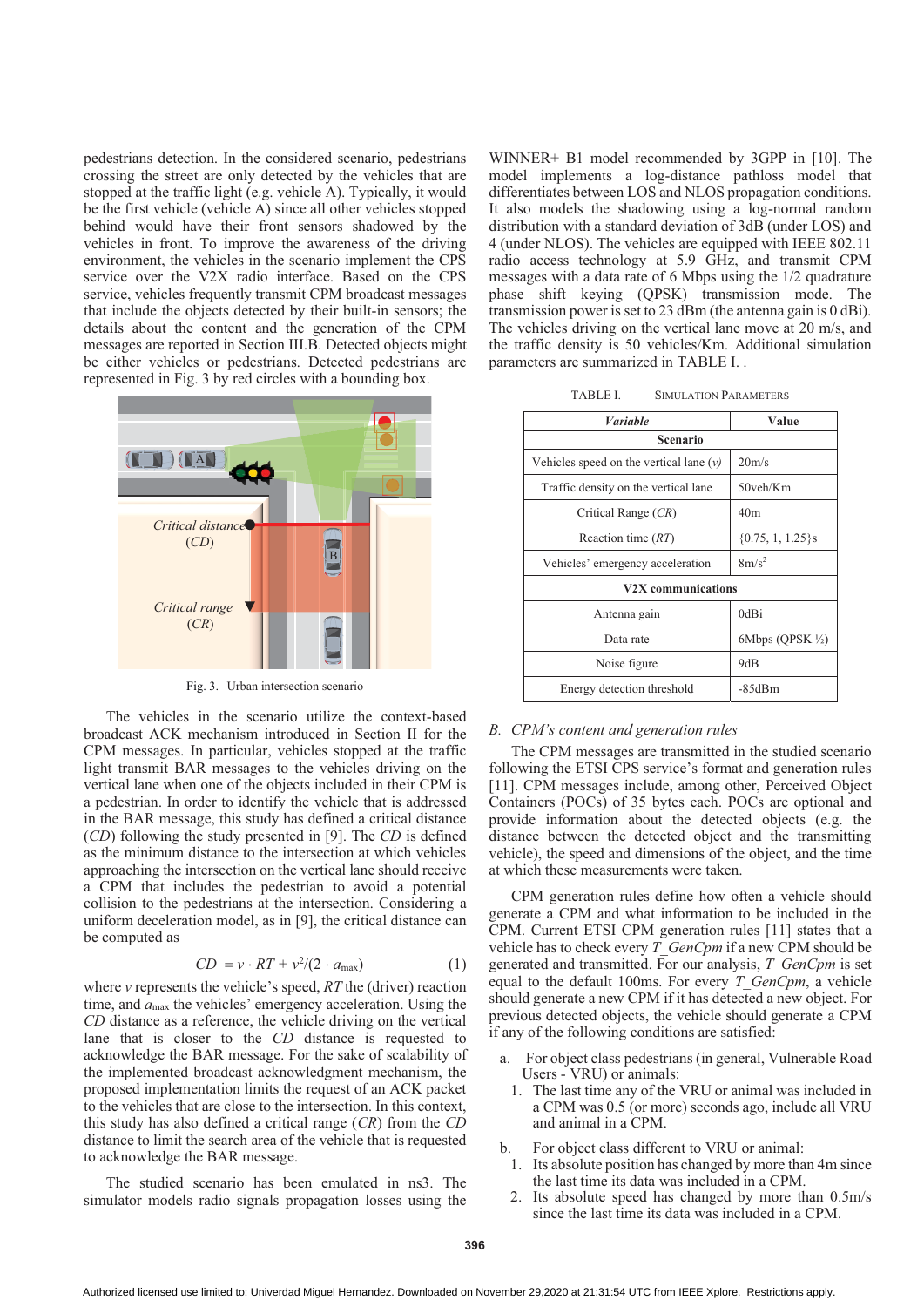- 3. Its absolute velocity has changed by more than 4º since the last time its data was included in a CPM.
- The last time the detected object was included in a CPM was 1 (or more) seconds ago.

A vehicle includes in a new CPM all new detected objects and those objects that satisfy at least one of the previous conditions. The vehicle still generates a CPM every 500ms (for objects that are categorized as VRU or animals) or every second (for other objects) even if none of the detected objects satisfy any of the previous conditions. In addition, the information about the onboard sensors is included in the CPM only once per second.

### IV. RESULTS

This section analyzes the performance of the proposed context-based broadcast acknowledgment mechanism in the scenario and under the conditions reported in Section III. The proposed mechanism, introduced in Section II, has been configured to utilize up to  $3$  retransmissions<sup>2</sup> (i.e. *CounterReTx=*3) when the transmitting vehicle does not receive the ACK packet. The evaluation also includes a reference technique as a baseline that follows the regular operation of the V2X CPS service, that does not implement the proposed context-based broadcast acknowledgment mechanisms, and that therefore does not perform retransmissions of the CPMs (i.e. *CounterReTx* = 0).



Fig. 4. Average percentage of vehicles that receive a CPM within the Critical Range (CR) as a function of the Reaction Time.

In the scenario under evaluation, it is of particular interest to analyze the percentage of vehicles approaching the intersection that receive at least one CPM, with information about the pedestrian, in the Critical Range. This percentage is shown in Fig. 4 as a function of the driver Reaction Time (*RT*), which results in a different location of the Critical Range using (1). Following [12], three different values have been considered in this study ranging from *RT*=0.75s to *RT*=1.25s. *RT*=1.25s can be considered a standard reaction time value [12]. This reaction time reduces in situations where the driver is aware that a dangerous situation might arise (e.g. approaching an intersection). Then, *RT*=1s and *RT*=0.75s have been also analyzed. The obtained results show that when *RT*=0.75s the regular V2X CPS service would successfully inform on average 60.8% of the vehicles driving on the vertical lane about the presence of the pedestrians crossing the street.

As it is shown in Fig. 3, the vehicles driving on the vertical lane are not able to detect the crossing pedestrians using their builtin sensors. Therefore, ~40% of those vehicles are not aware of the presence of the crossing pedestrians with whom they could potentially collide. As the *RT* increases (i.e. the Critical Range moves away from the intersection), the percentage of vehicles that receive correctly a CPM decreases due to the worse propagation conditions. When the *RT*=1.25s, only 38% of the vehicles would be aware of the presence of the pedestrians crossing the street. Fig. 4 shows that when the vehicles implement the proposed context-based broadcast acknowledgment mechanism a higher percentage of vehicles receives at least a CPM within the Critical Range. This is due to the higher reliability in the delivery of the CPM messages. For example, when *RT*=1.25s, the percentage of vehicles that receives at least a CPM increases to 60.8%, and it reaches ~90% when the *RT*=0.75s.

Besides the analysis of the awareness of the crossing pedestrians in the Critical Range, this work has also studied the Object Awareness Ratio as a function of the distance between the object and the receiving vehicles. The Object Awareness Ratio is defined as the probability to detect an object (a crossing pedestrian in this study) through the reception of a CPM with its information in a given time window. Considering the CPM generation rules presented in Section III.B, a CPM with information about the crossing pedestrians is generated every 500ms. Therefore, the time window to calculate the Object Awareness Ratio is set to 500ms in this study. In this context, we consider that a crossing pedestrian is successfully detected by a vehicle if it receives at least one CPM with information about that pedestrian per 500ms. This analysis has been conducted considering *RT*=1s. In addition, different configuration of the proposed mechanism has been analyzed in order to assess the impact of the number of retransmissions in the reliability of the delivery of the CPM messages. In particular the proposed mechanism has been configured to utilize up to *CounterReTx*= $\{1, 2, 3\}$  retransmissions when the transmitting vehicle does not receive the ACK packet. The analysis is also conducted when the vehicles implement the regular V2X CPS service (i.e. *CounterReTx =* 0). Fig. 5 depicts the average Object Awareness Ratio as a function of the distance between the detected pedestrian and the vehicles receiving the CPM. In this study we focus on the vehicles approaching the intersection from the vertical lane. For example, the results reported in Fig. 5 show that when the CPS service does not implement the proposed mechanism, the probability that a vehicle that is 50m away to a crossing pedestrian detects that pedestrian through a received CPM is  $\sim$ 50%. This probability decreases when the distance between the vehicles receiving the CPM and the crossing pedestrian increases. The CPM messages with information about the crossing pedestrians are transmitted by the vehicles stopped at the traffic light that are under NLOS conditions to the vehicles approaching the intersection from the vertical lane (see Fig. 3). The distance between the crossing pedestrians and the vehicles approaching the intersection that need to receive the CPM message is similar to the distance between the vehicles stopped at the traffic light and the vehicles approaching the intersection. Therefore, the worse propagation effects with the increasing distances between the vehicles stopped at the traffic light and

<sup>&</sup>lt;sup>2</sup> This is the default limit of retransmissions for long packets in wireless networks.